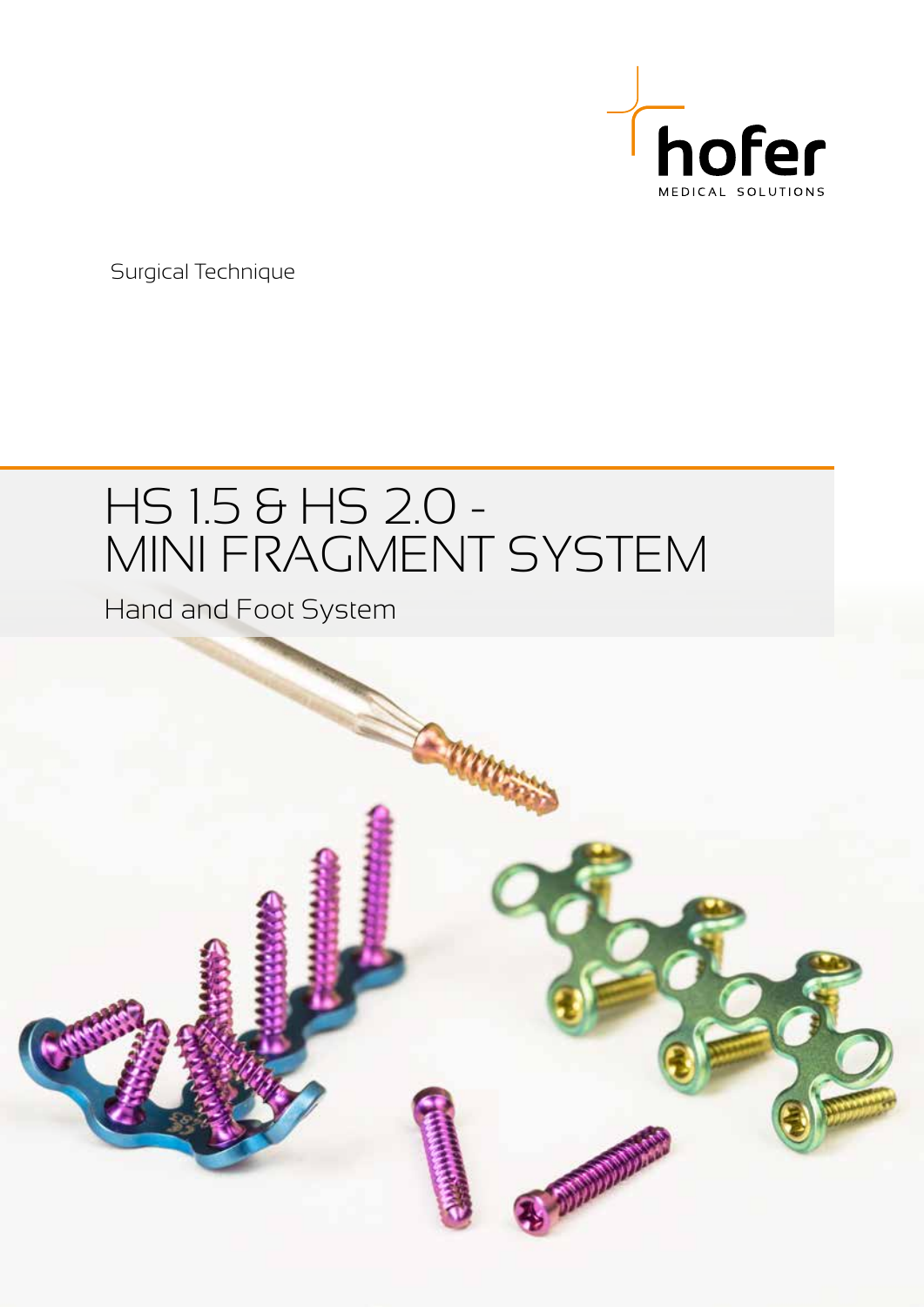



Attention: Left & right versions of the item available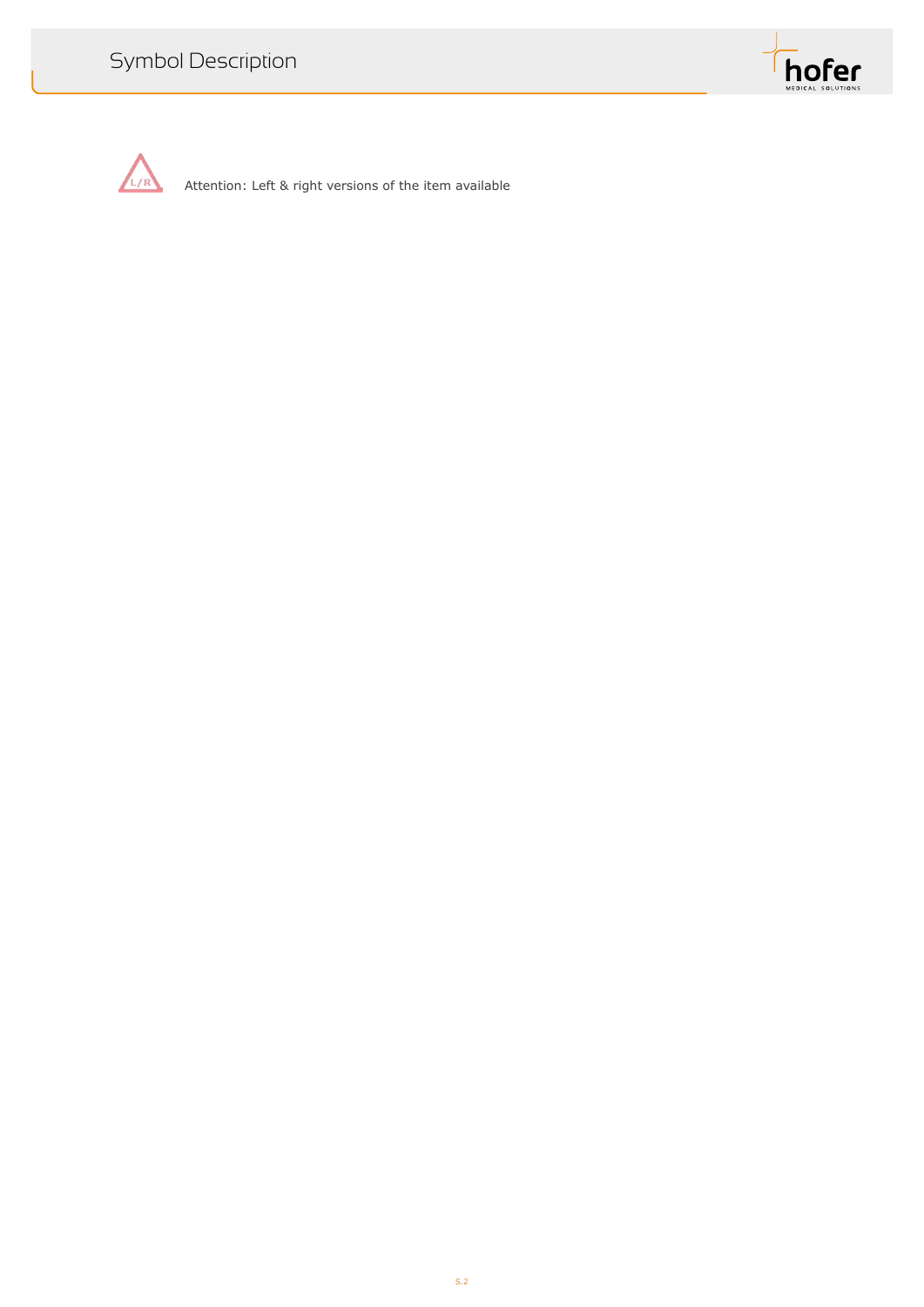

| <b>Preface</b>        |                                              | $MF-1$ |
|-----------------------|----------------------------------------------|--------|
|                       | <b>Introduction</b>                          |        |
|                       | <b>Implant Specific Information</b>          |        |
|                       | Indications, Contra Indications              | $MF-3$ |
|                       | Position of Patient and Approaches           | $MF-3$ |
|                       | Plate Specific Details                       | $MF-3$ |
|                       | Recommendations                              | $MF-3$ |
|                       | <b>Surgical Technique</b>                    |        |
|                       | Insertion of Implant                         | $MF-4$ |
|                       | Temporary Fixation                           | $MF-4$ |
|                       | Orientation of Implant                       | $MF-4$ |
|                       | <b>Screw Placement</b>                       | $MF-4$ |
|                       | Removal of Temporary Fixation or Instruments | $MF-4$ |
|                       | Wound Closure                                | $MF-4$ |
|                       | Post-operative Treatment                     | $MF-4$ |
|                       | <b>Material Removal</b>                      | $MF-4$ |
| <b>Clinical Cases</b> |                                              | $MF-5$ |

#### **Warning**

This description does not suffice for immediate usage of the implants and instruments.

A briefing by a surgeon experienced in this field in the handling of these instruments is highly recommended.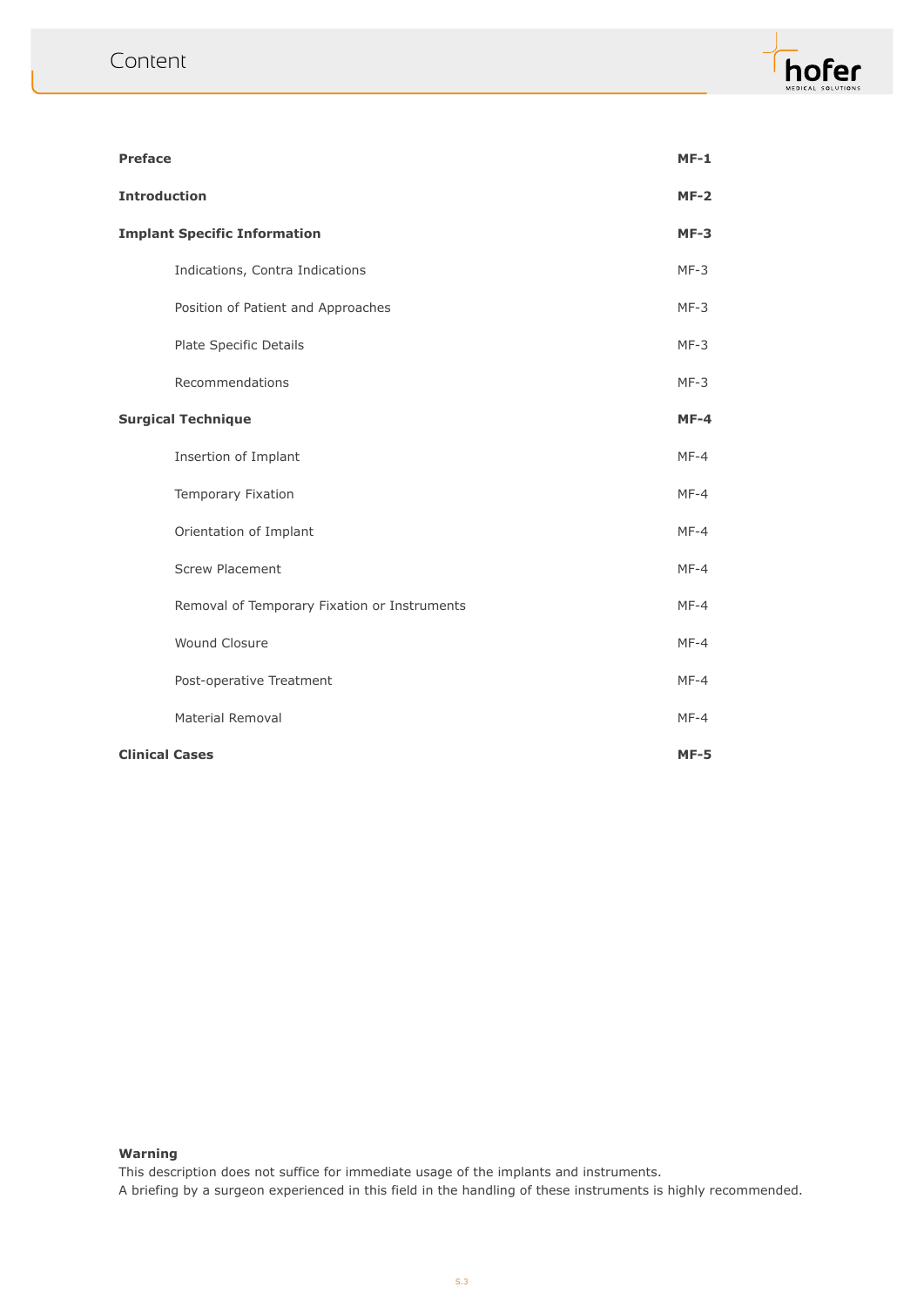

This document provides information about the handling of HOFER implants and instruments.

This operation manual shall be considered as an addition and under no circumstances as a substitute to existing literature about surgical methods within orthopaedics and traumatolgy.

The content shall be regarded as a recommendation for a standardized procedure of how to apply the products without addressing the issues of any further necessary tasks, additional operative actions and possible extensions of the surgical technique.

The actual selection of the most suitable implant and its implantation method has to happen exclusively by the surgeon based on his education and the individual diagnostic findings.

All illustrations printed here have a purely symbolic character to support the description of the surgical technique and can vary.

These operation instructions don't contain any details on the use of the instruments. Corresponding documents are available in the form of

- Usage instructions for instruments: intra- and postoperative handling
- Usage instructions for implants (each implant is enclosed)

Please ensure that the diagnosis and determination of the treatment plan are left up to the surgeon.



Hofer-medical gladly offers detailed training in safe handling and various surgical techniques.



**Please contact our 24/7 service hotline:** Tel.: +43 (0)3382 53388

Mail: office@hofer-medical.com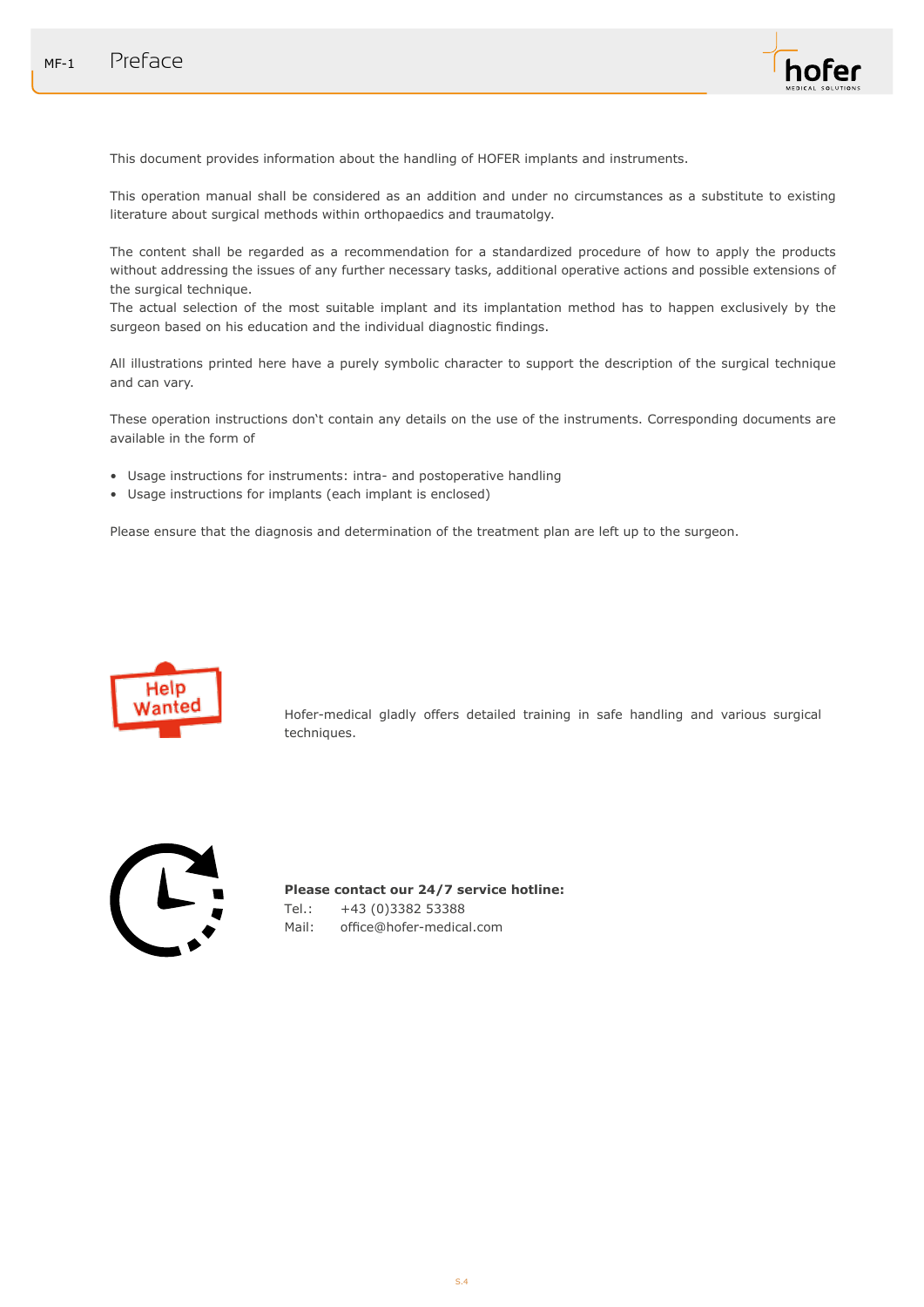

The HS1.5 & HS2.0 Hofer System is a multi-directional and angle stable implant system for mini and small fragments based on the internal fixateur principle.

The HS1.5 & HS2.0 system is designed to meet epiphyseal, intra articular and shaft fractures of mini and, where applicable small, bones only.

All HOFER products result out of a joint development of experienced clinicians and our engineers. This successful cooperation results in providing products to meet the anatomical and functional requirements of the respective sites due to their anatomically pre-shaped low profile design and to provide an almost unrestricted operative treatment ranging from simple to comminuted fractures.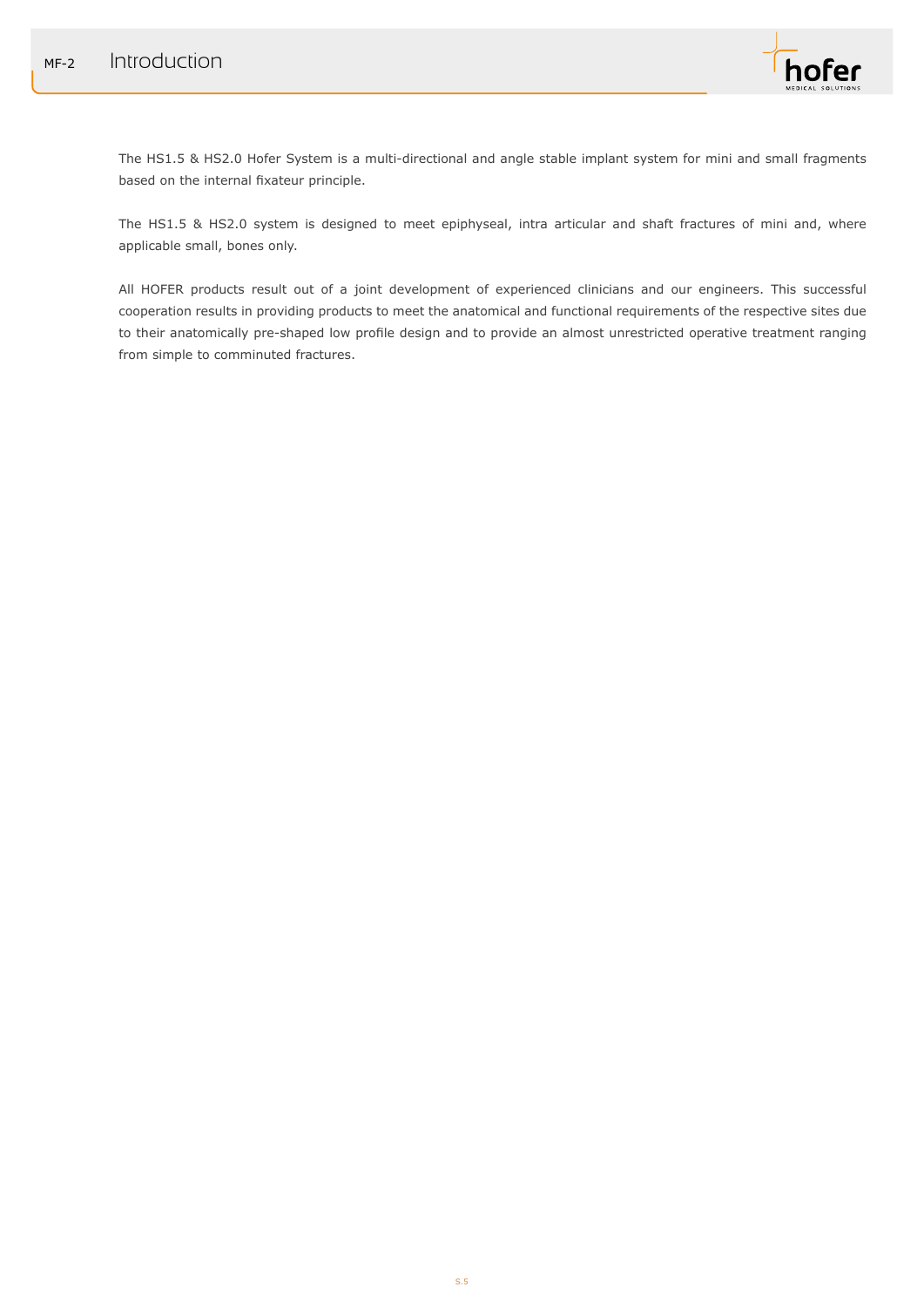#### HS1.5 - Bone Plates as av



### Indications 00000000 • Osteosynthesis of small fragments of the hand and toes • Osteotomy and arthrodesis for carpus and toes • Akin Osteotomy • Closing Wedge Osteotomy Weil Osteotomy all indications depend on the anatomical situation Contra Indications • Infections or inflammations (acute, chronical, local) Derogated vascularization of the respective site • Derogated bone support for proper implant fixation Possible or proven material sensitivity Patient with little to none compliance with respect to the obedience of postoperative rehabilitation advices • Concerning further information on patient selection, please refer to the instruction manual for implants. Position of Patient and Approaches  $\frac{2}{\sqrt[3]{20000}}$ Patient Positioning: • Hand: Standard Foot: Standard Approach: Standard approaches for the respective site Plate Specific Details တွင် • Multiple screw placement options for each plate design All holes accept angle stable screws of both system sizes Pre-shaped, re-contouring possible - only between the holes Low profile design, minimal screw head overlap

Compatible to HS1.5 & HS2.0 bone screws



Drill bit sizes for HS1.5 screws 1.1 mm<br>HS2 0 screws 1.5 mm HS2.0 screws

O

S.6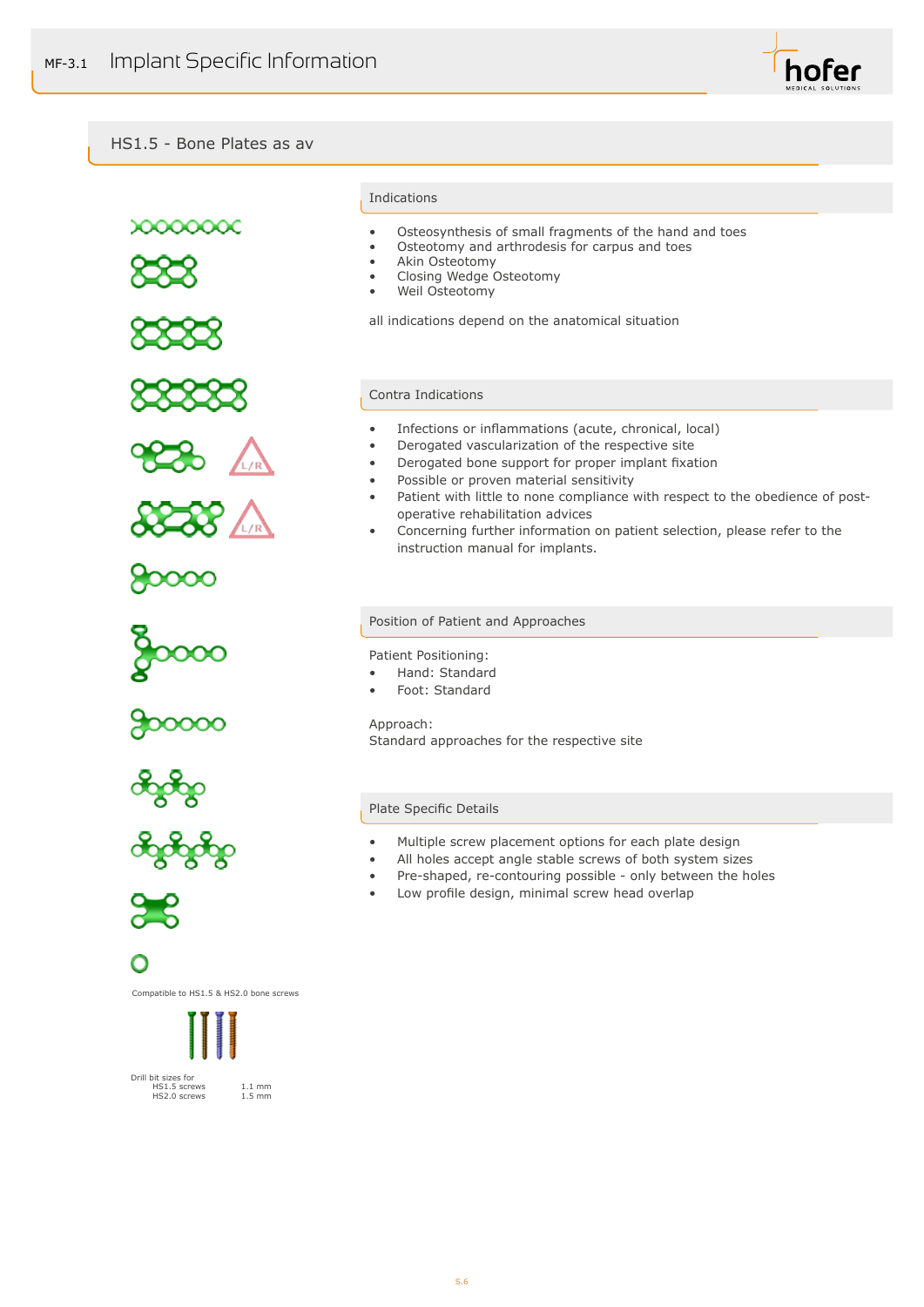



### Indications

- Osteosynthesis of small fragments of the hand and foot skeleton
- Osteotomy and arthrodesis for hand, carpal and foot
- Subcapital fractures of the radial head
- Arthrodesis of the 1. MTP joint \*
- Arthrodesis of the MT1 / C1 joint
- Chevron Austin Osteotomy
- Akin Osteotomy
- Closing Wedge Osteotomy
- Weil Osteotomy

\* depends on the anatomical situation

#### Contra Indications

- Infections or inflammations (acute, chronical, local)
- Derogated vascularization of the respective site
- Derogated bone support for proper implant fixation
- Possible or proven material sensitifity
- Patient with little to none compliance with respect to the obedience of postoperative rehabilitation advices
- Concerning further information on patient selection, please refer to the instruction manual for implants.

#### Position of Patient and Approaches

#### Patient Positioning:

- Hand: Standard
- Foot: Standard

Approach: Standard approaches for the respective site

#### Plate Specific Details

- Multiple screw placement options for each plate design
- All holes accept angle stable screws of both system sizes
- Pre-shaped, re-contouring possible only between the holes
- Low profile design, minimal screw head overlap

Compatible to HS1.5 & HS2.0 bone screws



Drill bit sizes for HS1.5 screws 1.1 mm<br>HS2.0 screws 1.5 mm HS<sub>2</sub>.0 screws

O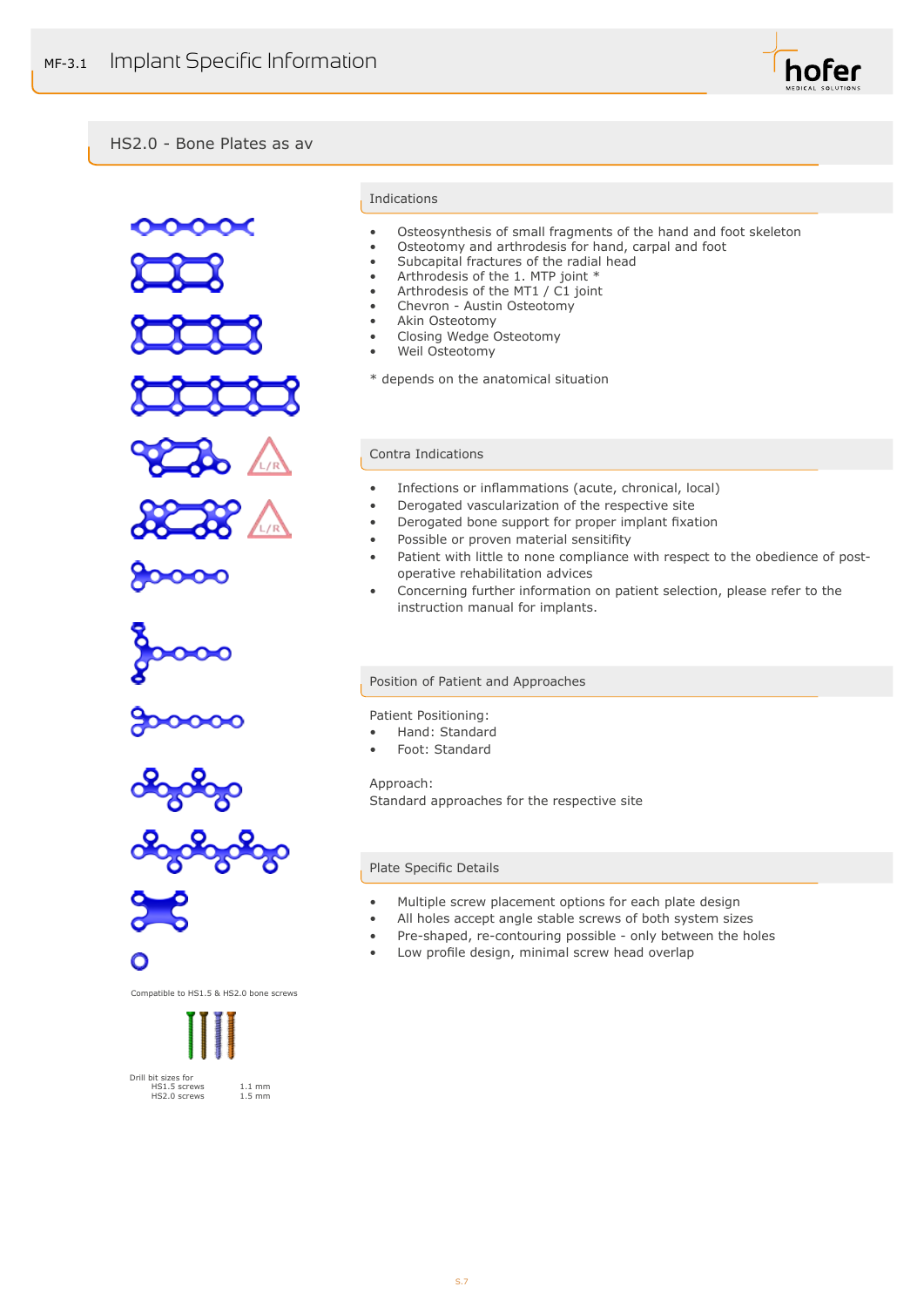

#### Implant

- Adjustment to the anatomical situation has to happen by means of shaping the plate with the bending pliers. Do not adjust the plate by means of the screws.
- A bicortical screw placement should be performed.
- It is important to pay attention to the correct orientation of the screws. It should not be more than +/- 10°.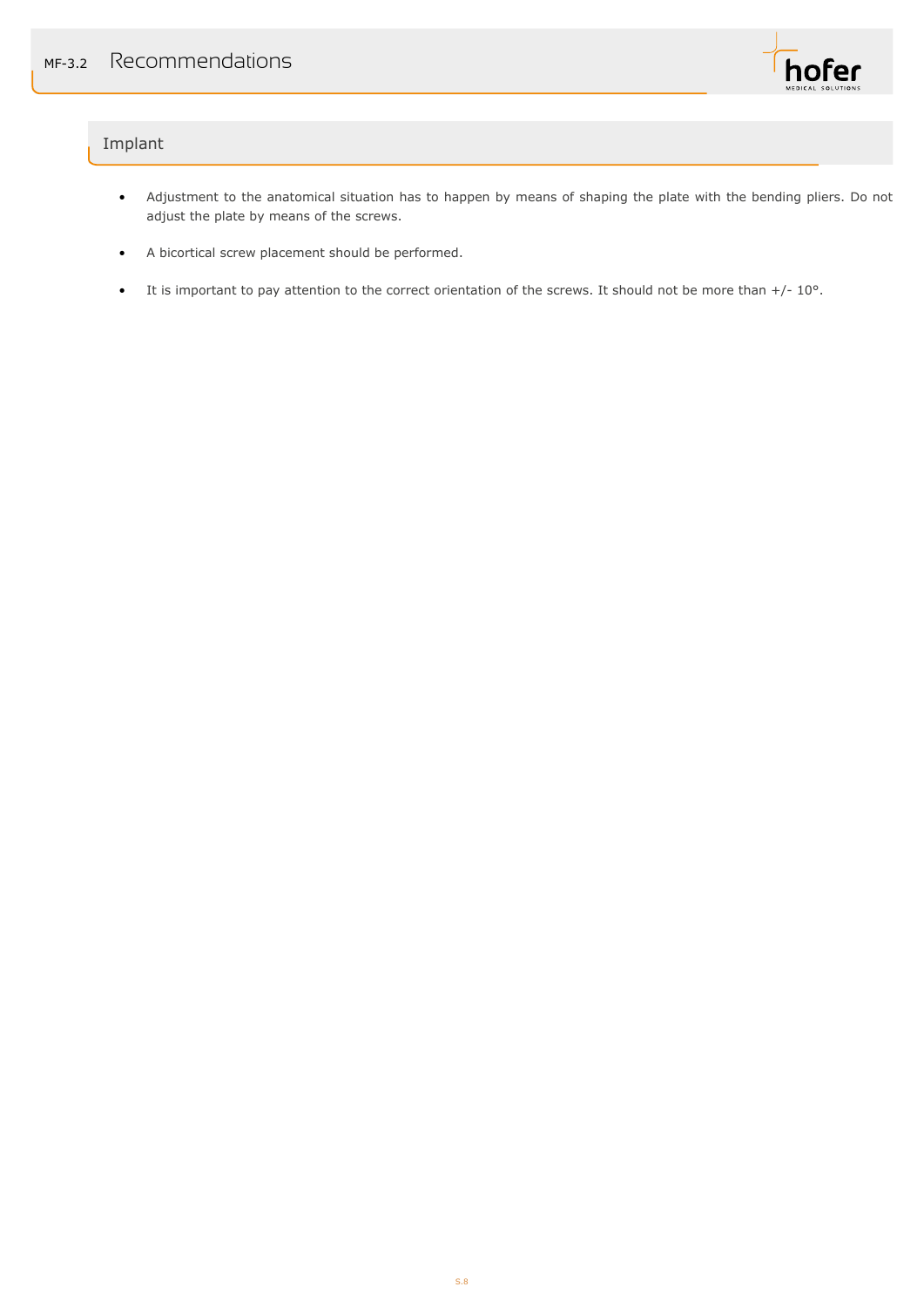

#### **4 - Using the HS1.5 & HS2.0 System**

#### **IMPORTANT:**

**Preparatory measures for the use of HOFER implants require a preparation as thorough as possible of the operation field. Nearby nerve fibers and blood vessels require a special caution.**

**Primary an adequate reduction of the anatomical structure also must have been carried out before HOFER implants are used.**

#### **4.1 - Insertion of Implant**

After reducing and stabilizing the fractured zone the plate can be positioned. For this step no special insertion device is necessary. If necessary, a re-shaping of the plate can be performed.

For more details on bending plates please refer to:

• Instruction manual for handling the bending pliers

#### **4.2 - Temporary Fixation**

To temporarily fixate the plate, a K-wire can be placed directly through one of the available plate holes. In this case the K-wires can additionally be used in a "joy-stick" like fashion, if a further reduction of the respective fragments is required.

If pliers are used as temporary fixation an especially careful handling of the implant has to be considered. Scratches and impressions can impair the material severely.

#### **4.3 - Orientation of Implant**

The orientation of the implant is carried out according to the present anatomy.

#### **4.4 - Screw Placement**

The HS1.5 and HS2.0 System contains only angle stable and angle variable screws. The number of screws, their insertion site and direction has to happen based on the current situation.

Concerning drilling pilot holes for the screws please refer to:

Instruction manual for handling the double drill guide

For measuring the pilot hole depth for determining the required screw length a depth gauge is to be used. For more details on hole depth determination please refer to:

Instruction manual for handling the depth gauge

For more details on inserting screws please refer to:

- Instruction manual for handling the screwdriver: putting on screws
- Instruction manual for handling the screwdriver: screw placement

Wherever possible a bi-cortical screw placement is recommended.

#### **4.5 - Removal of Temporary Fixation or Instruments**

#### **4.6 - Wound Closure**

#### **4.7 - Post-operative Treatment**

The starting point for an early post-operative functional treatment has to depend on the fracture type and the intraoperatively achieved stability

#### **4.8 - Material Removal**

In case of a normal free function the surgeon in charge has to decide on the material removal from case to case. For the removal special attention has to be paid to a thorough exposure of the implants - especially of the torx connections.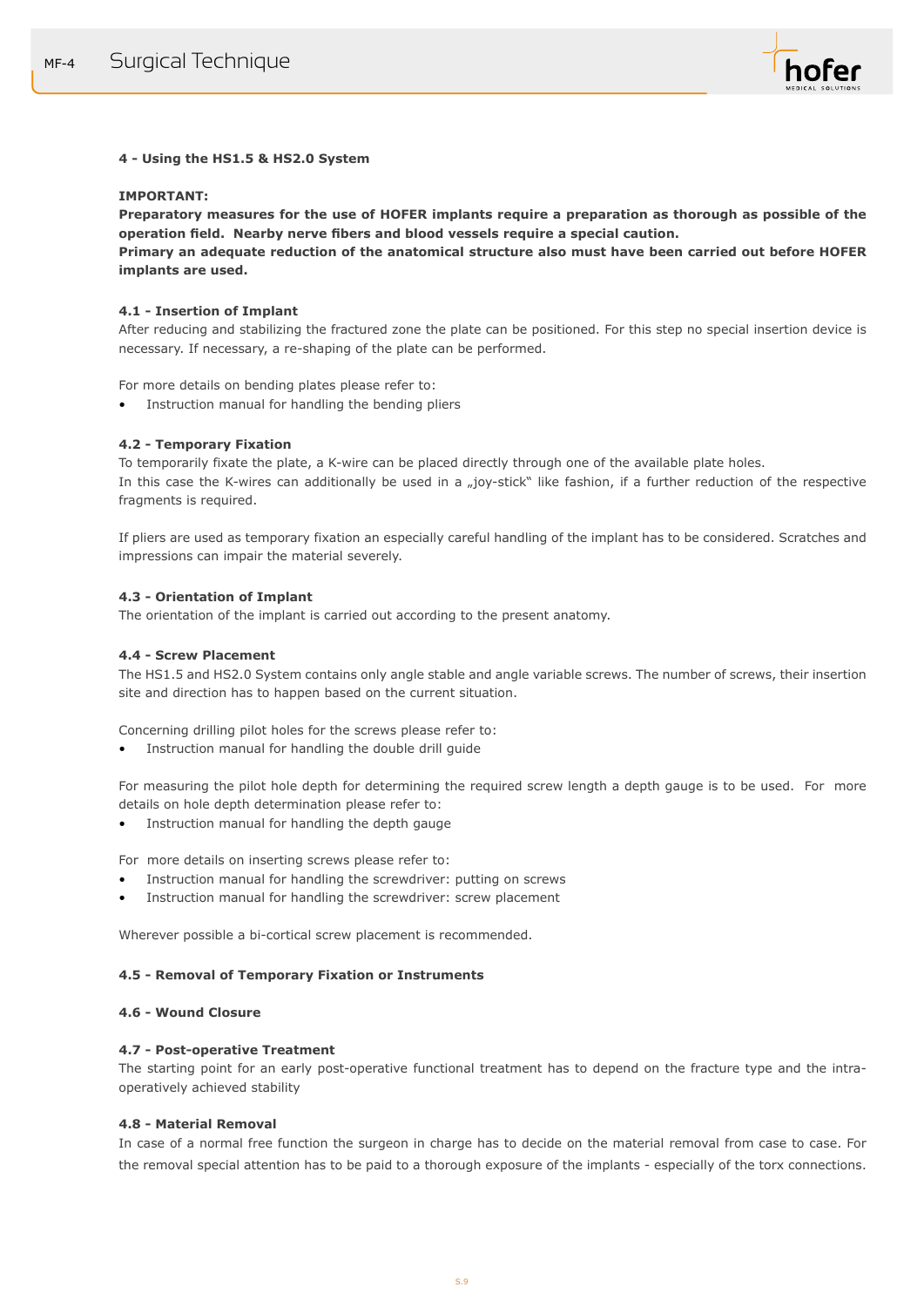









Fig. 1: Case 1





Fig. 2: Case 2





Fig. 3: Case 3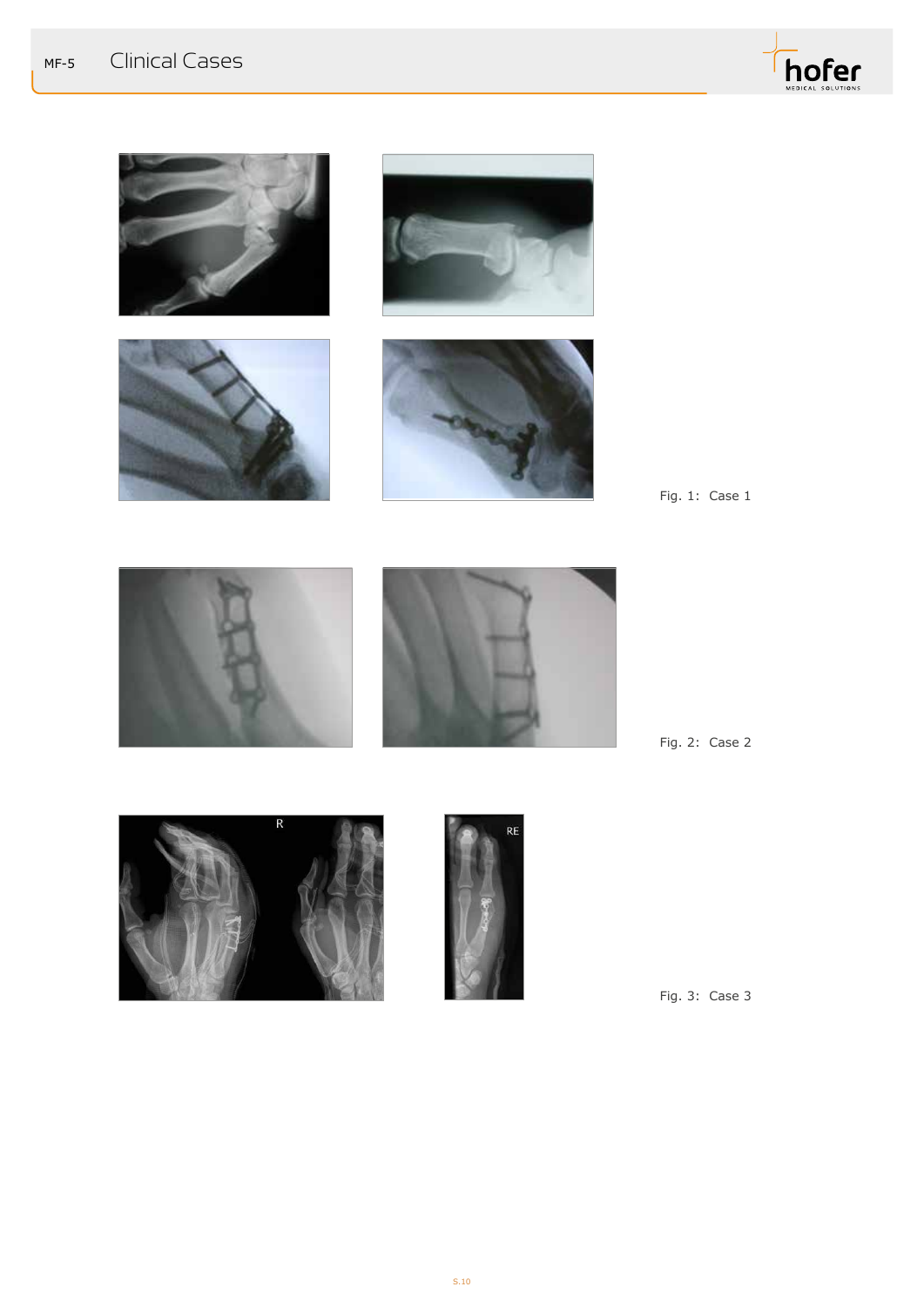







Fig. 4: Case 4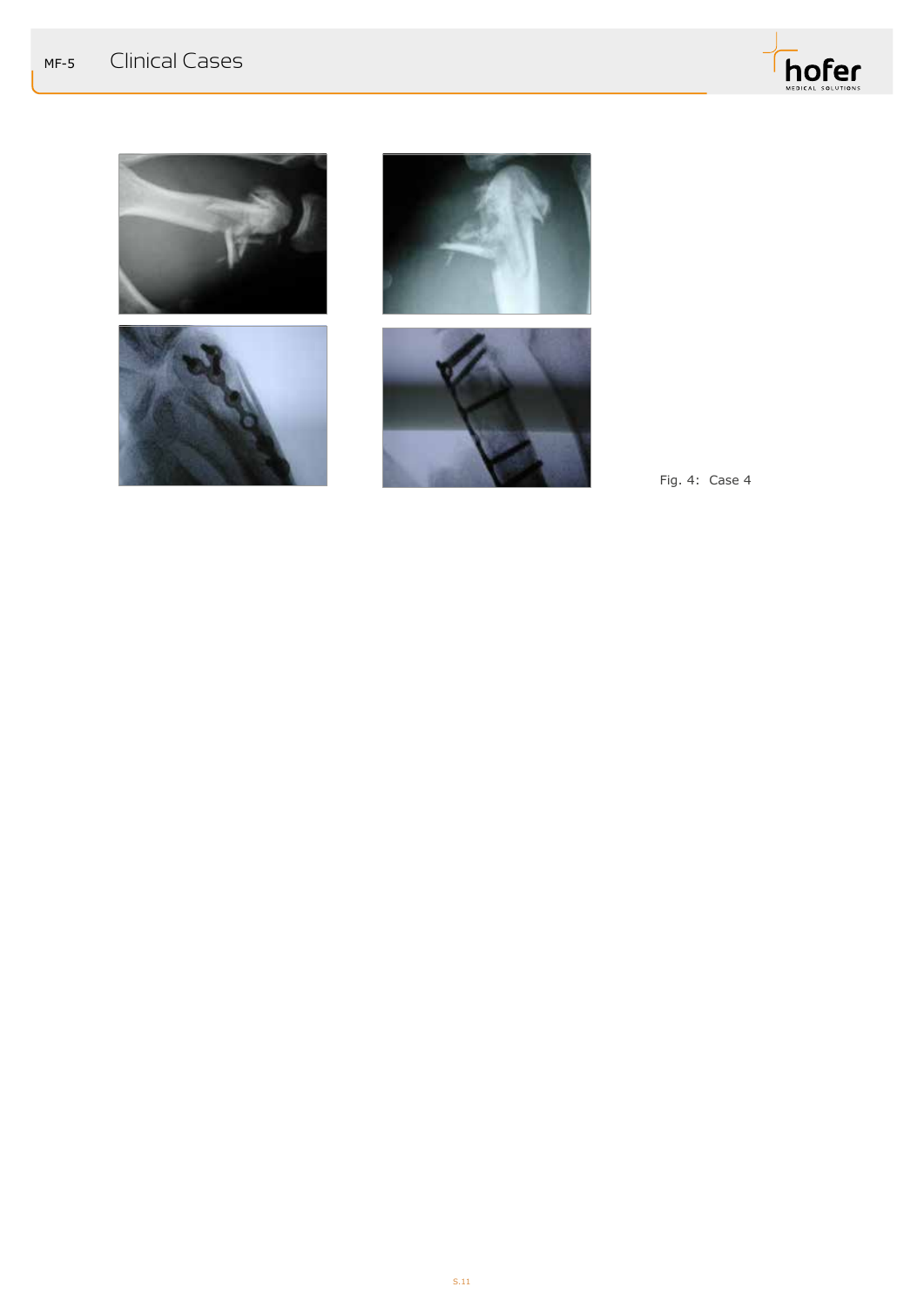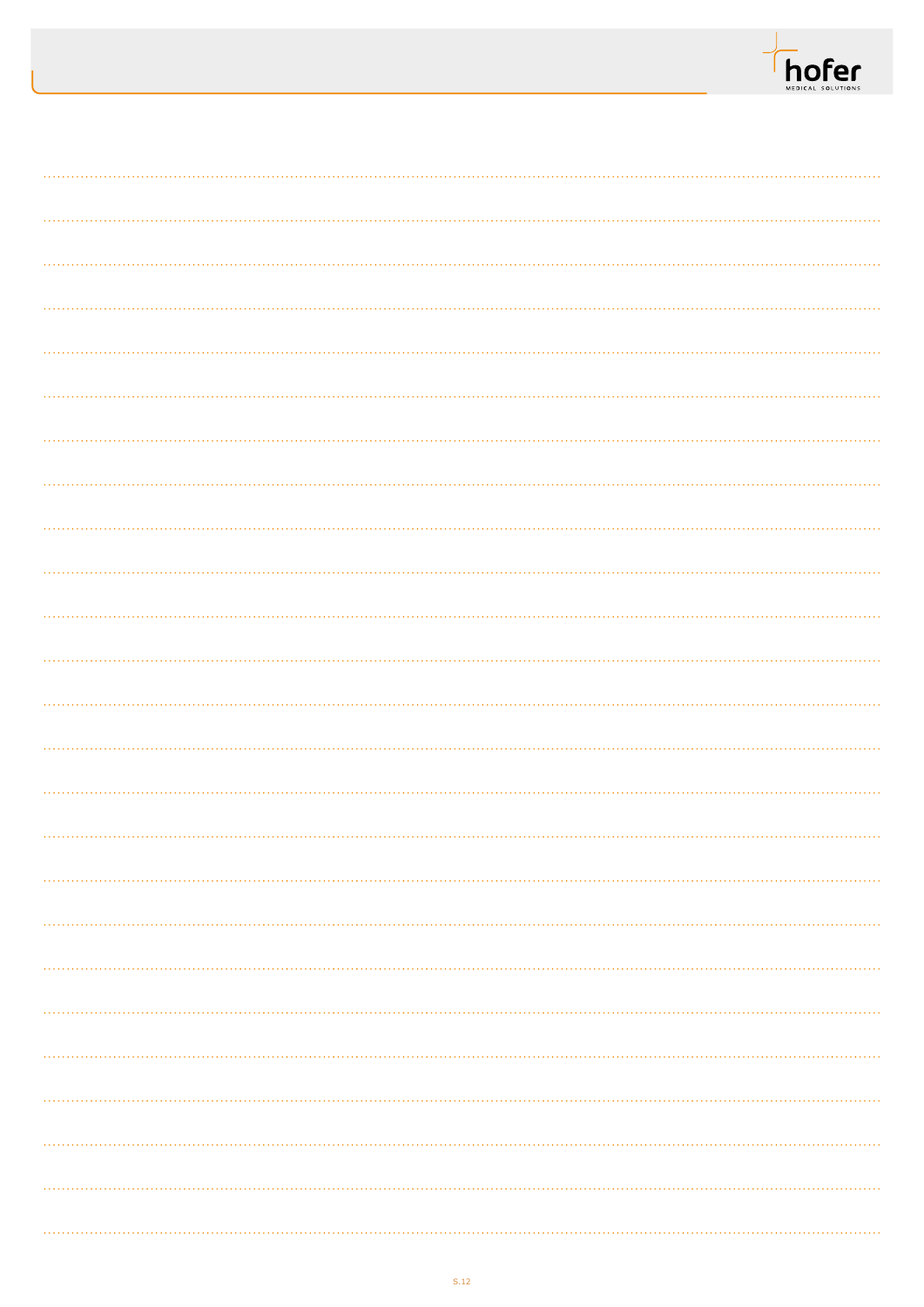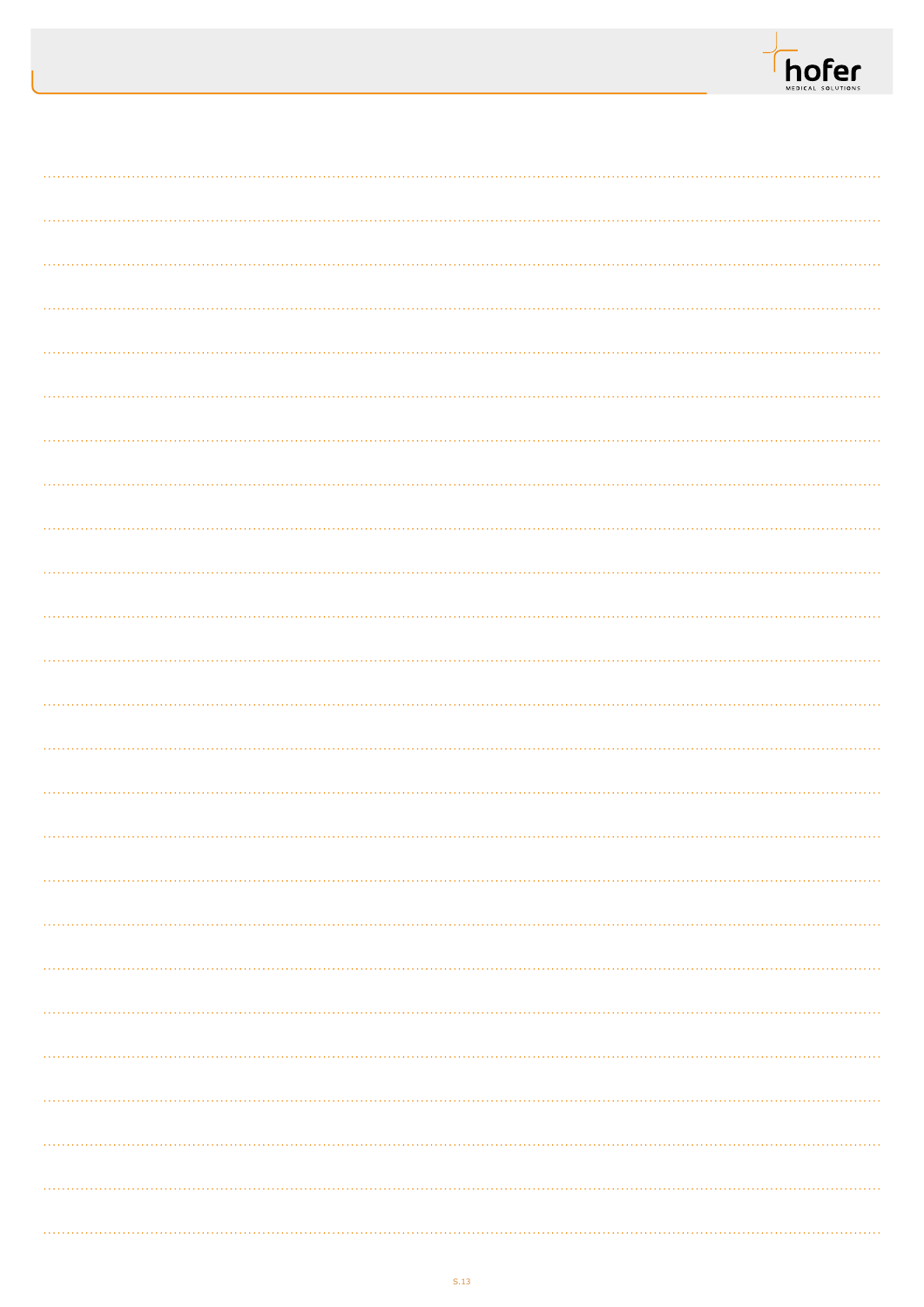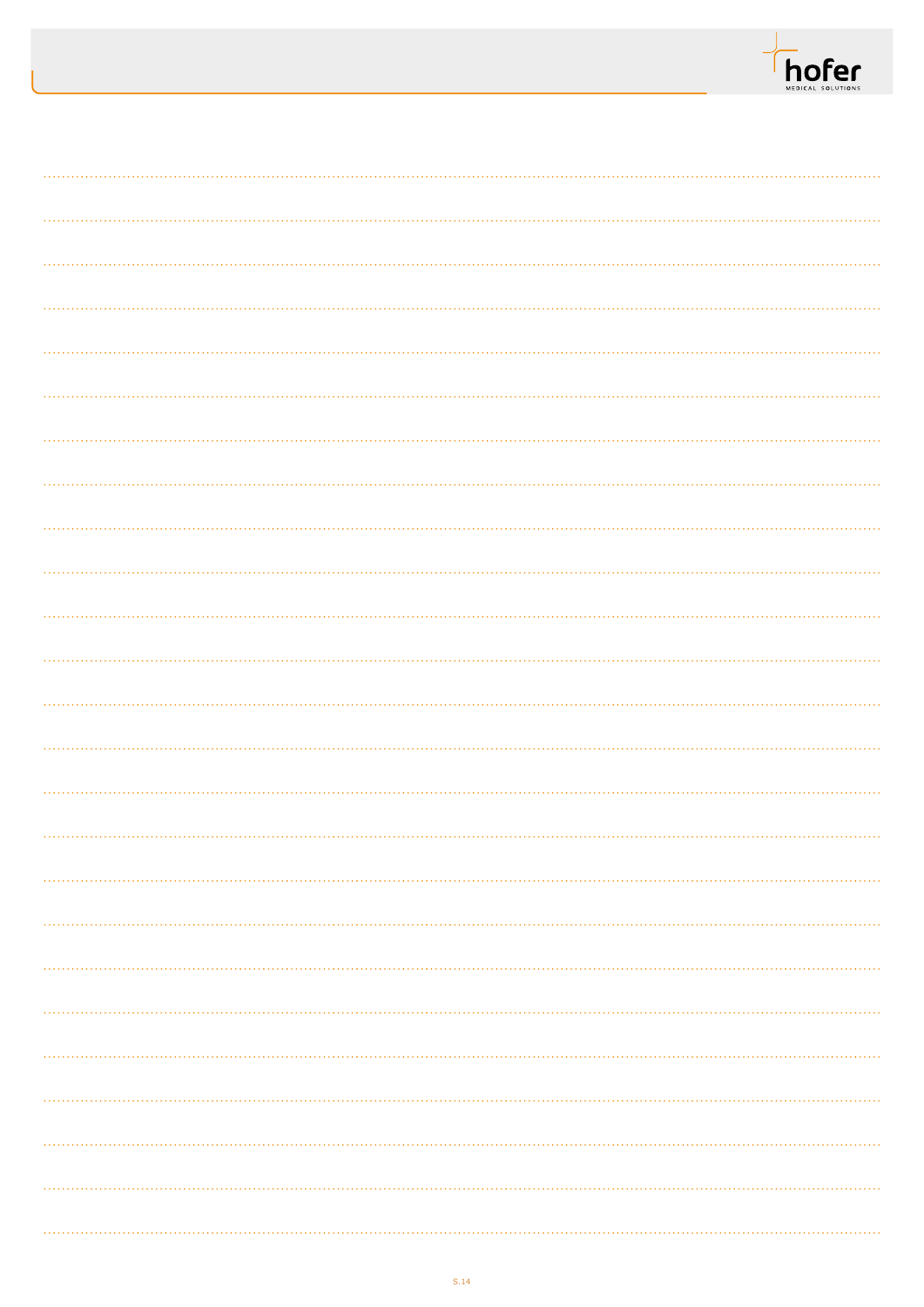

© 2016 Hofer GmbH & Co KG. All rights reserved.

Operation instruction booklets, handbooks, information brochures and software are protected by copyright. Copying, duplication, translation or conversion of said document through any electronic means or machine readable form, whether that be in full or in part, is not permitted without prior written authorisation from HOFER.

All further rights regarding the software are defined in the provided licensing terms.

The HOFER logo is a trademark of HOFER GmbH & Co KG and is registered in Austria and additional countries.

The rights to other brand and product names mentioned in this scripture are reserved by their proprietors and are accepted and recognised here. The naming of products that are not HOFER products serves solely as a source of information and not of advertising. HOFER accepts no liability regarding the selection, performance or efficiency of said products.

The methods and practices, etc. quoted in this scripture have been carefully tested and verified. However, should errors or suggestions of improvement be apparent, despite said verification, we politely ask you to disclose them to us. The surgical method portrayed here merely presents one possible method for the indication that is to be treated. It remains the responsibility of the relevant surgeon to either keep to the aforementioned osteosynthetic method or to vary the method according to individual needs. Direct and indirect complications as well as sequential complications are thus, in every case, excluded.

Should you have any further questions, please do not hesitate to contact us at any time.